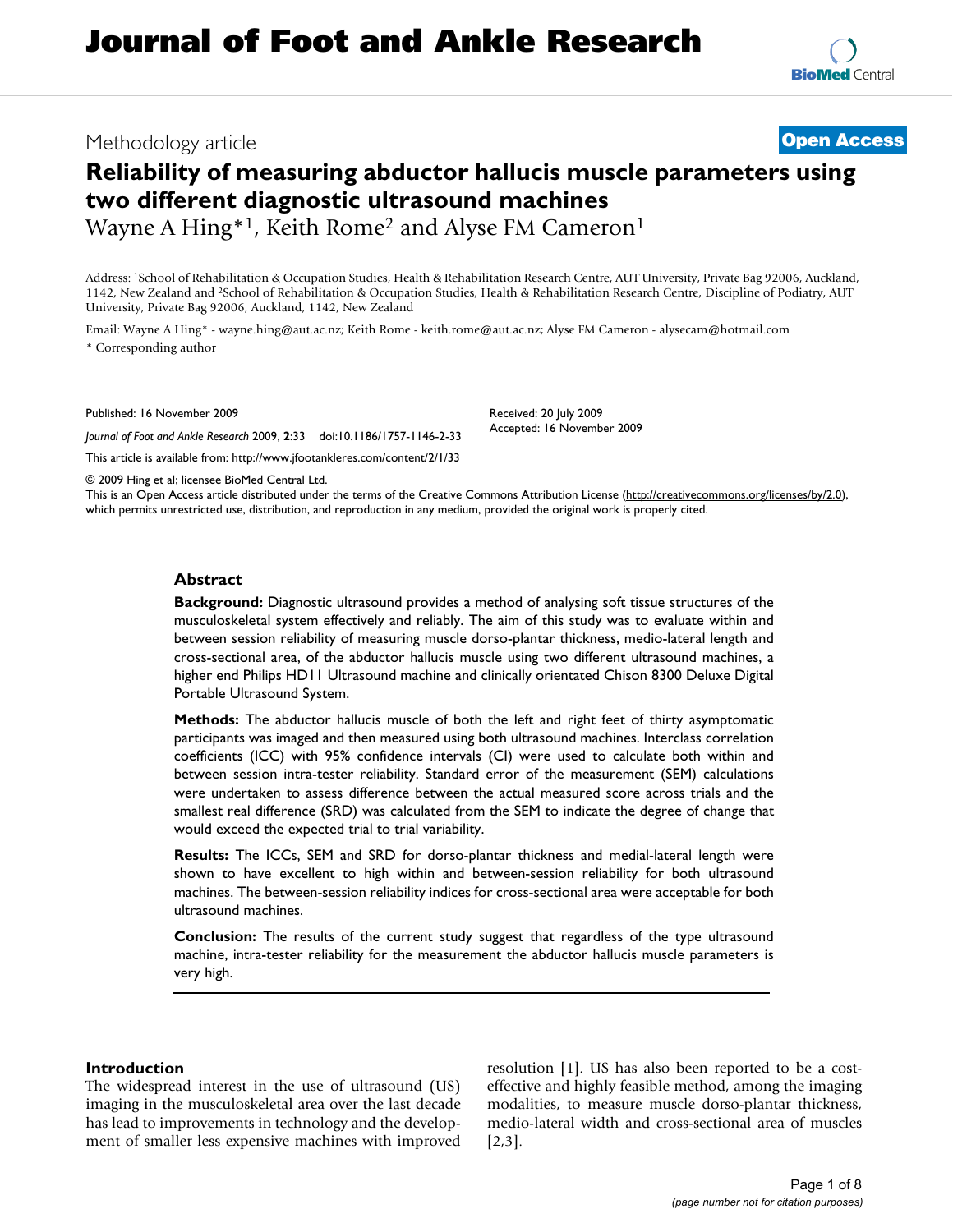With the improved availability of US equipment there has been an increase in research evaluating intrinsic muscle parameters of the foot such as abductor hallucis, extensor digitorum brevis, the first interosseous dorsalis muscle, adductor hallucis and the first lumbrical muscle [4,5]. The abductor hallucis has been reported to play an important role in stabilising the medial longitudinal arch and is necessary for efficient toe-off in late stance of walking. The abductor hallucis is one of the muscles that has also been reported to be adversely affected in hallux valgus and in diabetic neuropathy. Understanding muscle parameters of the abductor hallucis may change the way practitioners manage pes planus, posterior tibial tendon dysfunction, hallux valgus, and Charcot neuroarthropathy [5-9]. However, the need to undertake reliable measurements is a necessary requirement before any interventions or management plans are undertaken.

With the advent of smaller transducers and more portable US machines, the ability to evaluate smaller joints and muscles has made US more user-friendly in the routine clinical care setting [1]. With the introduction of new technology, there is a need to identify the reliability of measuring muscle parameters such as thickness and crosssectional area. Other important issues in the musculoskeletal ultrasound arena are the assessment of inter-scanner variability [1] and inter-machine variability [10]. A previous study reported on the excellent intra-tester reliability of using one US machine to assess abductor hallucis muscle parameters [4]. However, clinicians should be aware of measurement errors involved when using different US machines. This is of particular importance when there is inter-changeability of US machines in large clinical settings. Therefore, the aim of the study was to evaluate within- and between-session reliability of measuring muscle dorso-plantar thickness, medio-lateral length and cross-sectional area of the abductor hallucis muscle using two different US machines commonly used in different scopes of clinical practice.

# **Methods**

#### *Participants*

Thirty participants (twenty female, ten male), recruited from the general University population, completed the study with a mean age of  $28.24 \pm 10.2$  years, mean weight of 68.8  $\pm$  12.35 Kg, and a mean height of 1.71  $\pm$  0.97 m. Informed consent to participate in this study was given by all participants. Participants met the inclusion criteria if they were healthy individuals between the ages 18-60 and did not have a history of inflammatory arthritis, previous foot or ankle surgery, diabetes, lower limb amputation, or severe hallux valgus as defined by the Manchester Scale [11]. The University Ethics Committee approved the procedures used in this study.

#### *Equipment*

A 'higher end' Philips HD11 ultrasound machine, with linear transducer (12-5 MHz), and a Chison 8300 Deluxe Digital 'portable' ultrasound system, with linear transducer (7.5 MHz) were used to scan images of the abductor hallucis muscle. An Aquaflex® Ultrasound Gel Pad (Fairfield, USA) was applied directly onto the participant's skin, over the abductor hallucis muscle, ensuring optimal transducer contact and signal penetration. Philips Q-lab Software (Release 5.0) was employed for data quantification from the images taken from the Philips HD11, and the Chison 8300 inbuilt software was used for the images captured on that machine.

#### *Experimental Procedure*

The abductor hallucis muscle of both the left and right foot, for each of the thirty participants were imaged, for digital investigation, and three separate images of the medio-lateral thickness, dorso-plantar thickness and cross-sectional area of each foot were recorded. The transverse plane of the abductor hallucis muscle was utilised in the current study as preliminary pilot work had identified the transverse plane to be the best plane to assess the muscle.

This experimental procedure was undertaken with the same participant on both the Philips HD11 and Chison 8300 for between machine reliability. This entire process was then repeated at least three days post (mean = 8.7 days) to obtain between day test results. Ultrasound imaging and measurements were performed by one sonographer of 2 years experience.

Each participant was positioned in supine lying. The heel and plantar aspect, excluding the first metatarsal, of the involved foot rested against a stable platform designed to fix the ankle in a zero degree neutral position. The posterior aspect of the knee was supported in approximately 15-degrees flexion. The uninvolved leg was also supported. The sonographer manually palpated relevant bony anatomical landmarks and marked them for orientation. These included a reference line for scanning directly inferior from the most anterior aspect of the medial malleolus. Scanning occurred with the transducer applied onto the gel pad that lay on the skin overlying the abductor hallucis muscle belly at a perpendicular angle to the aforementioned scanning line and long axis of the foot on the proximal aspect of the reference line to encompass the muscle fibres of abductor hallucis. The abductor hallucis muscle was imaged with the transducer applied at a perpendicular angle to the long axis of the foot on the proximal aspect of the reference line. Minimal pressure was applied with the transducer to reduce any possible alterations to the muscle fibres and architecture. Three separate images of the abductor hallucis muscle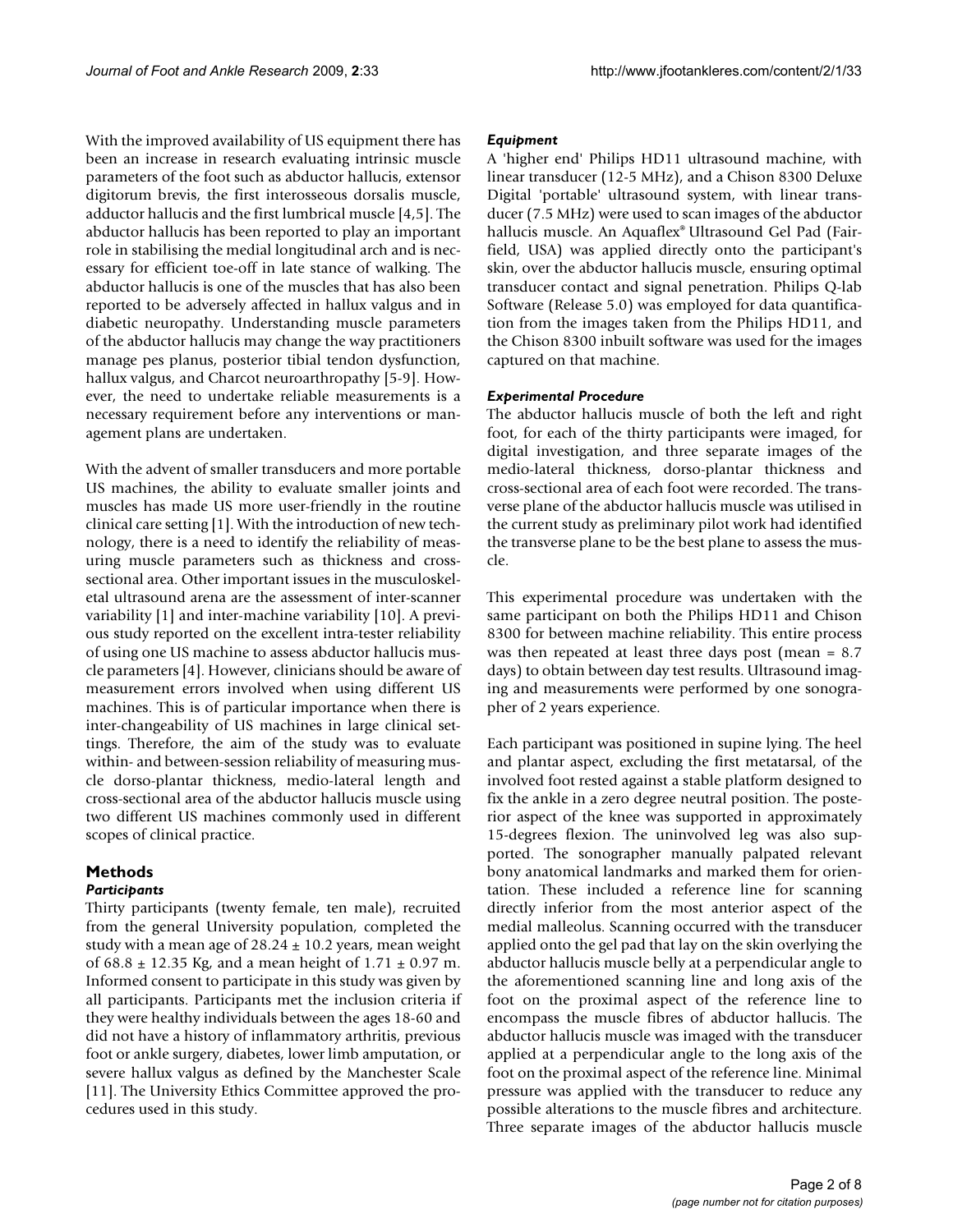were captured using both machines for both left and right feet (Figure 1 &2) and stored on the hard drive for later analysis. Measurement and analysis were undertaken independent of one another to ensure blinding of the results. Blinding was undertaken by identifying and removing all identifiable details such as image number, US machine and patient number and the sonographer randomly evaluated each of the scanned images.

The Philips HD11 images were analysed using onscreen digital callipers, where as the Chison 8300 measurements were calculated using manual measurement and scale. The dorso-plantar thickness of the abductor hallucis muscle was measured at the widest thickness measurement, perpendicular from the most inferior aspect of the muscle belly to the most superior point of the muscle. The mediolateral width of the abductor hallucis was measured from the most superficial border to the deepest border also using digital callipers. The muscle cross-sectional area measurement of the abductor hallucis muscle was gained through the digital manual tracing, a built in feature of each of the US machines, of the muscle borders for both diagnostic US machines.

between-session reliability - single measures, between-session reliability - average measures reliability of the two ultrasound imaging machines was carried out using SPSS (version 15, SPSS Inc., Chicago, IL). Repeated measures (test-retest) reliability analyses utilised Interclass Correlation Coefficients (ICC, 3.1) and 95% confidence intervals (CI). It has been previously reported that > 0.90 = excellent, > 0.80-0.89 = high, and >0.70-0.80 = acceptable [12]. As with other reliability coefficients, there is no standard acceptable level of reliability using the ICC [13]. It is stated that any measure should have an ICC of at least 0.6 to be useful [14]. Bland-Altman plots have been used to provide graphical representation of key reliability findings [15,16]. The Bland-Altman method calculates the range within which the difference between the two occasions will lie with a probability of 95% [15,16].

Standard error of the measurement (SEM) calculations were undertaken to assess difference between the actual measured score across trials and an estimated "true" score [17,18]. The smallest real difference (SRD) was calculated from the SEM that indicates the degree of change that would exceed the expected trial to trial variability [18,19].

## *Data Analysis*

The baseline descriptive information obtained from each participant was stored for statistical analysis. An analysis of statistical comparisons of within-session reliability,

#### **Results**

Descriptive information of the abductor hallucis muscle medio-lateral width, dorso-plantar thickness and cross-



# Ultrasound image of abductor hallucis musc HD11(longitudinal view) **Figure 1** le with dorso-plantar thickness and medio-lateral width points marked from Phillips

**Ultrasound image of abductor hallucis muscle with dorso-plantar thickness and medio-lateral width points marked from Phillips HD11(longitudinal view)**.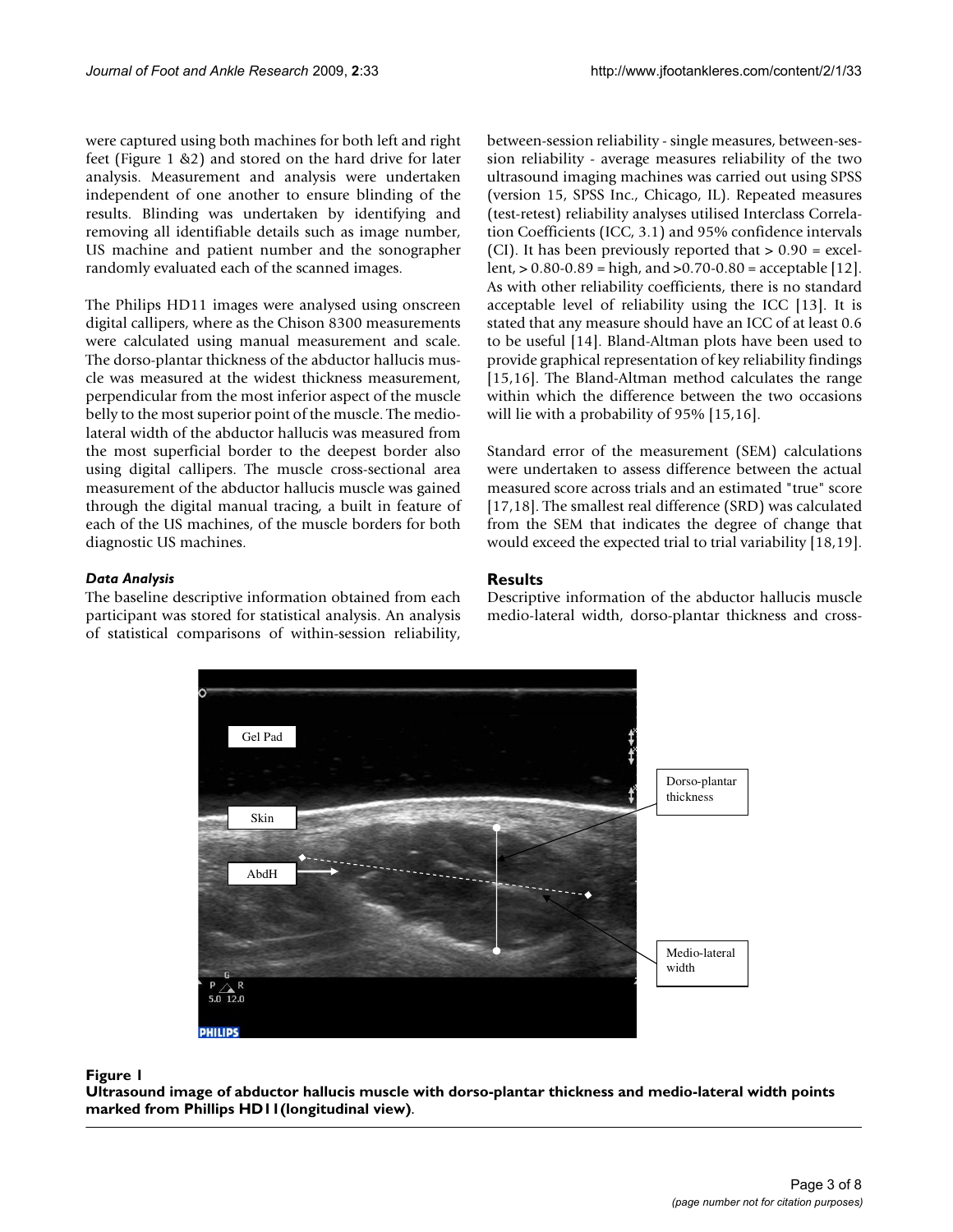



sectional area for both US machines are presented in Table 1.

### *Within Session Reliability*

The results for within-session reliability analysis, for both the Philips and Chison ultrasound machines, demonstrated excellent reliability for the three abductor hallucis muscle parameters measured (Table 2). The low SEM and within-session SRD values for dorso-plantar thickness, medio-lateral width and cross-sectional area measurements also indicate low measurement error for both the Philips HD11 and Chison 8300 (Table 2).

### *Between Session Reliability - Single measures*

Single measures analysis illustrated excellent reliability for dorso-plantar thickness measurements of abductor hallucis for both the Philips HD11 and Chison 8300 (Table 3). Medio-lateral width measurements were deemed of high reliability for the Phillips HD11 and acceptable for the Chison 8300 (Table 3). Reliability for cross-sectional area measurements were below the acceptable level for both machines (Table 3). Low SEM values for both dorsoplantar thickness and medio-lateral width again indicate a low level of measurement error for both US imaging machines (Table 3). The SEM between-session single measure for cross-sectional area were considerably high when compared to the within session values (Table 2 &3).

# *Between Session Reliability -Average measures*

By taking the average of three measures an excellent reliability of measuring the dorso-plantar thickness of abductor hallucis, for both machines was obtained (Table 4). An excellent (Philips HD11) and high (Chison 8300) reliability was found for the measuring medio-lateral width (Table 4). Cross-sectional area between-session reliability measurements were acceptable for both US machines

**Table 1: Descriptive statistics of abductor hallucis muscle parameters**

|                                         |     | <b>Phillips HDII</b> | Chison 8300        |
|-----------------------------------------|-----|----------------------|--------------------|
|                                         | Day | Mean ± SD            | Mean ± SD          |
| Dorso-Plantar thickness (mm)            |     | $11.56 \pm 1.07$     | $11.54 \pm 1.13$   |
|                                         | 2   | $11.54 \pm 1.02$     | $11.60 \pm 1.07$   |
| Medio-lateral width (mm)                |     | $28.98 \pm 2.77$     | $28.81 \pm 2.75$   |
|                                         | 2   | $29.03 \pm 2.60$     | $28.97 \pm 2.62$   |
| Cross-sectional area (mm <sup>2</sup> ) |     | $269.33 \pm 35.99$   | $262.35 \pm 38.60$ |
|                                         | າ   | $275.99 \pm 36.04$   | $270.26 \pm 34.31$ |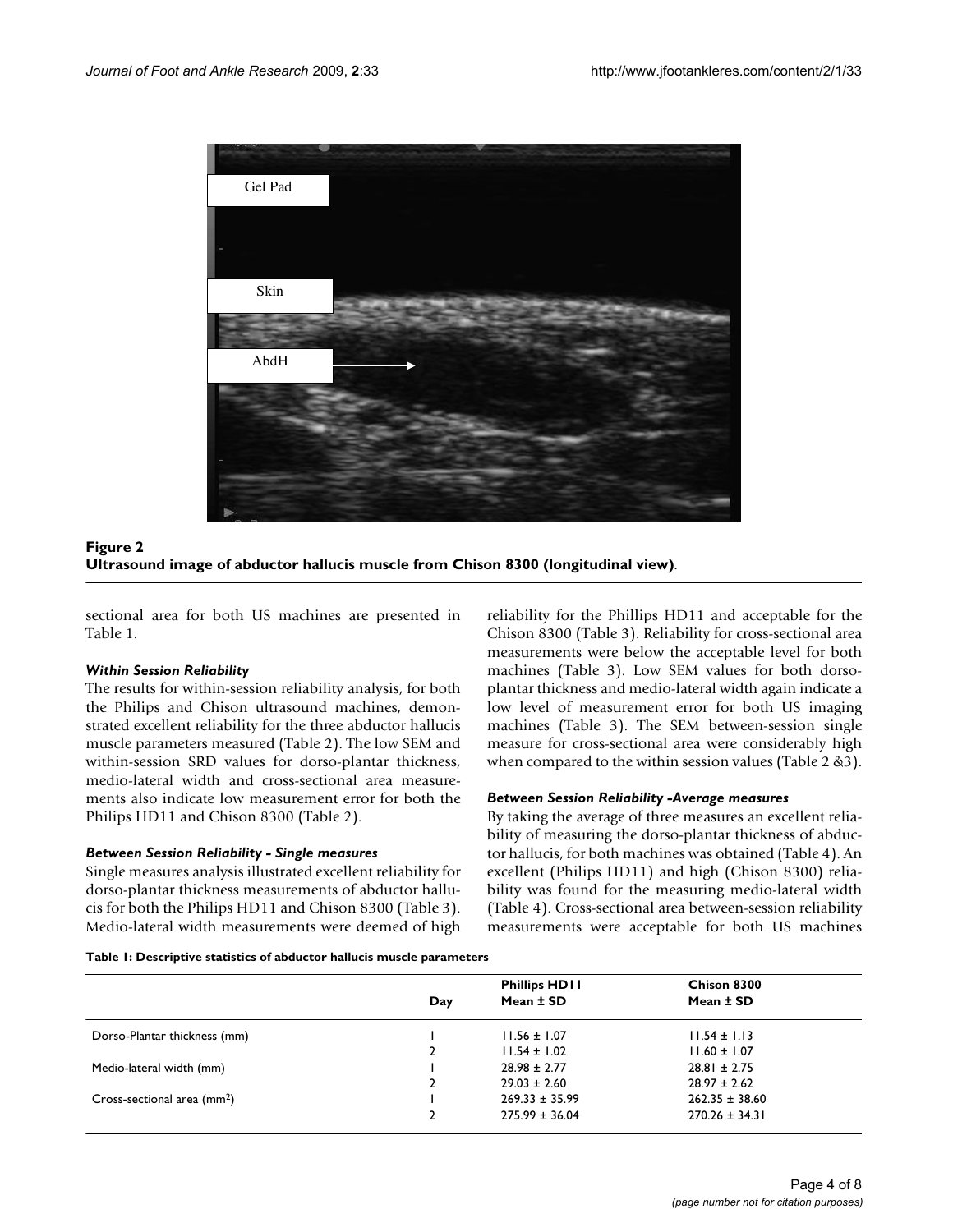#### **Table 2: Within session reliability**

|                                         | ICC <sub>[3.1]</sub> | 95% CI                    | <b>SEM</b> | <b>SRD</b> |
|-----------------------------------------|----------------------|---------------------------|------------|------------|
| <b>Phillips HDII</b>                    |                      |                           |            |            |
| Dorso-plantar thickness (mm)            | 0.97                 | $(0.95$ to $0.99)$        | 0.12       | 0.34       |
| Medio-lateral width (mm)                | 0.96                 | $(0.95 \text{ to } 0.98)$ | 0.87       | 2.47       |
| Cross-sectional area (mm <sup>2</sup> ) | 0.98                 | $(0.96 \text{ to } 0.98)$ | 9.36       | 26.59      |
|                                         |                      |                           |            |            |
| Chison 8300                             |                      |                           |            |            |
| Dorso-planatr thickness (mm)            | 0.99                 | $(0.99$ to $0.99)$        | 0.09       | 0.26       |
| Medio-lateral length (mm)               | 0.95                 | $(0.92 \text{ to } 0.97)$ | 1.06       | 3.01       |
| Cross-sectional area (mm <sup>2</sup> ) | 0.99                 | $(0.98 \text{ to } 0.99)$ | 6.73       | 19.12      |

(Tables 4). The SEM and SRD values for dorso-plantar thickness, medio-lateral width and cross-sectional area again consistently showed a low level of measurement error (Table 4).

Figure 3 illustrates the Bland & Altman plot for Philips HD11 and Chison 8300 within session results for abductor hallucis dorso-plantar thickness, with a 95% limits of agreement, bias of 0.04 with a SD of bias of 0.46 (lower limit -0.85, upper limit 0.94). Figure 4 illustrates the Bland & Altman plot for Philips HD11 and Chison 8300 within session results for abductor hallucis medio-lateral width, with a 95% limits of agreement, bias of -0.08 with a SD of bias of 1.14 (lower limit -2.31, upper limit 2.14). Figure 5 illustrates the Bland & Altman plot for Philips

**Table 3: Between session reliability: Single measures**

HD11 and Chison 8300 within session results for abductor hallucis cross-sectional area, with a 95% limits of agreement, bias of -7.32 with a SD of bias of 19.27 (lower limit -45.09, upper limit 30.45).

### **Discussion**

The results of the current study demonstrated that diagnostic US is an effective and reliable tool for measuring abductor hallucis muscle parameters. To the authors knowledge there has been no previous research investigating intrinsic muscle structure using different US machines, therefore the current SRD reflect the potential to detect changes that exceed measurement error for research application.

|                                         | ICC <sub>[3.1]</sub> | 95% CI                    | <b>SEM</b> | <b>SRD</b> |
|-----------------------------------------|----------------------|---------------------------|------------|------------|
| <b>Phillips HDII</b>                    |                      |                           |            |            |
| Dorso-plantar thickness (mm)            | 0.95                 | $(0.91$ to $0.97)$        | 0.46       | 1.31       |
| Medio-lateral width (mm)                | 0.88                 | $(0.81$ to $0.93)$        | 0.28       | 0.79       |
| Cross-sectional area (mm <sup>2</sup> ) | 0.65                 | $(0.48 \text{ to } 0.78)$ | 40.10      | 113.93     |
| Chison 8300                             |                      |                           |            |            |
| Dorso-plantar thickness (mm)            | 0.92                 | $(0.87 \text{ to } 0.95)$ | 0.13       | 0.37       |
| Medio-lateral width (mm)                | 0.78                 | $(0.66 \text{ to } 0.87)$ | 0.08       | 0.22       |
| Cross-sectional area (mm <sup>2</sup> ) | 0.64                 | $(0.47 \text{ to } 0.77)$ | 35.30      | 100.29     |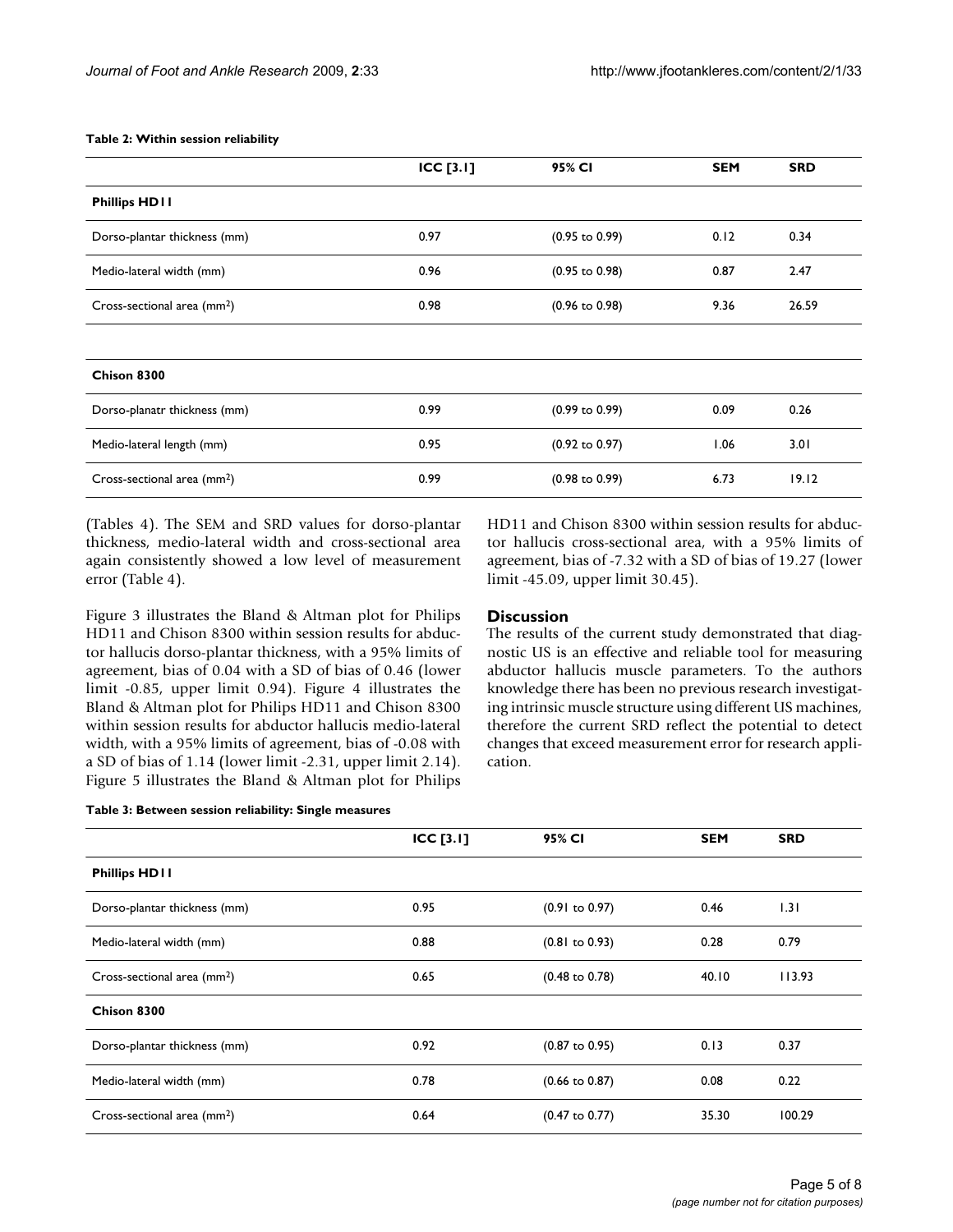|                                         | ICC <sub>[3.1]</sub> | 95% CI                    | <b>SEM</b> | <b>SRD</b> |
|-----------------------------------------|----------------------|---------------------------|------------|------------|
| <b>Phillips HDII</b>                    |                      |                           |            |            |
| Dorso-plantar thickness (mm)            | 0.97                 | $(0.95 \text{ to } 0.98)$ | 0.25       | 0.71       |
| Medio-lateral width (mm)                | 0.94                 | $(0.90 \text{ to } 0.96)$ | 0.90       | 2.56       |
| Cross-sectional area (mm <sup>2</sup> ) | 0.79                 | $(0.65 \text{ to } 0.88)$ | 20.15      | 57.24      |
| Chison 8300                             |                      |                           |            |            |
| Dorso-plantar thickness (mm)            | 0.96                 | $(0.93$ to $0.97)$        | 0.32       | 0.91       |
| Medio-lateral width (mm)                | 0.88                 | $(0.80 \text{ to } 0.93)$ | 1.20       | 3.41       |
| Cross-sectional area (mm <sup>2</sup> ) | 0.78                 | $(0.64 \text{ to } 0.87)$ | 21.78      | 61.88      |

#### **Table 4: Between session reliability: average measures**

Overall, Philips HD11 and Chison 8300 show excellent to high reliability in measuring dorso-plantar thickness and medio-lateral width using ICCs, SEM and SRD, indicating the potential to utilise these two parameters in order to follow the progression or change of the muscle's architecture. Both US machines demonstrated acceptable between-session reliability when measuring the cross-sectional area; however, the SEM and SRD values attained may be secondary to the human error influence of manual tracing of the abductor hallucis muscle borders. Furthermore, the SRD demonstrated higher measurement error when only one measure compared to three measures to obtain a mean measurement. Clinicians should consider obtaining three measures rather than a single measure.

Digital/computer generated mapping of the muscles could be a possibility in future research for evaluating cross-sectional area. Reeves et al [20] suggest that measurement error can be reduced by comparing US cross-sectional results to MRI images in order to assure the accuracy of the cross-sectional area. However, this is a costly method to adopt in the clinical setting. Although MRI can be more precise than US, it also has limitations and is dependent on the resolution of the machine. Future studies could be undertaken to compare gold standards such as MRI or CT scans against US to evaluate intrinsic muscle parameters.



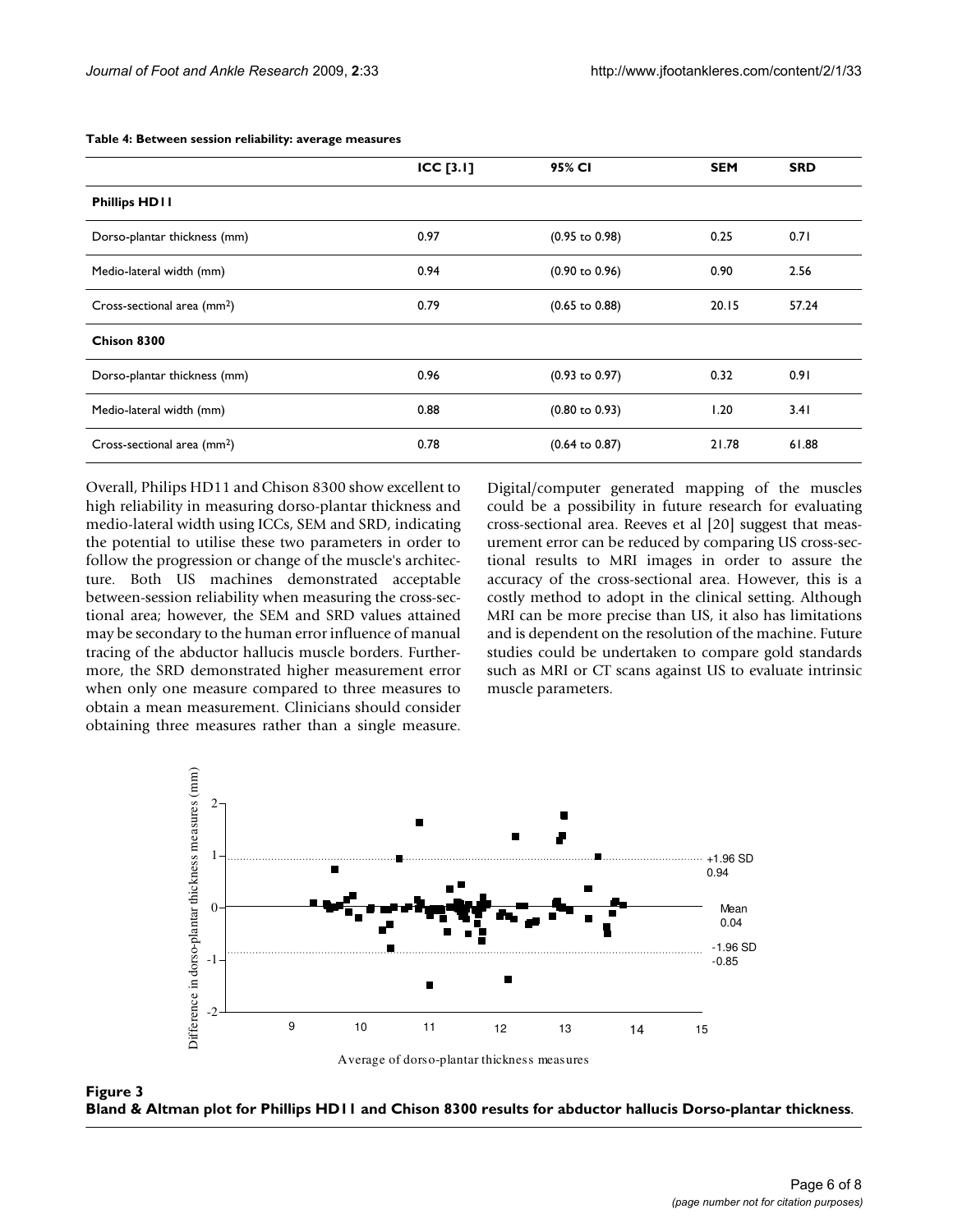



The research implications of this study include the potential of utilising the affordable, portable US machines in the clinical environment more regularly. Ultrasonography has the potential to be employed to further investigate and undertake measurement analyses of individuals with foot and ankle pathologies. The cost of US equipment has been stated to directly relate to the attained images resolution and quality; this therefore indicates that a high-resolution ultrasonography machine produces higher quality images, which are more easily interpreted [21]. However, the reliability of the results of this research indicate that images gained and analysed from both the more costly Philips HD11, and less expensive Chison 8300 are very similar in comparison, therefore indicating that it may not be of immediate importance to which machine is used in order to establish basic muscle anatomical parameters. Although, caution needs to be applied if the two US machines are used interchangeably in practice in order to gain accurate results.

A low SEM value relative to the resting value would imply an ability to detect a real change, without being influenced by measurement error. The smallest real difference (SRD) can be calculated to indicate the degree of change that would exceed the expected trial to trial variability [17,19].